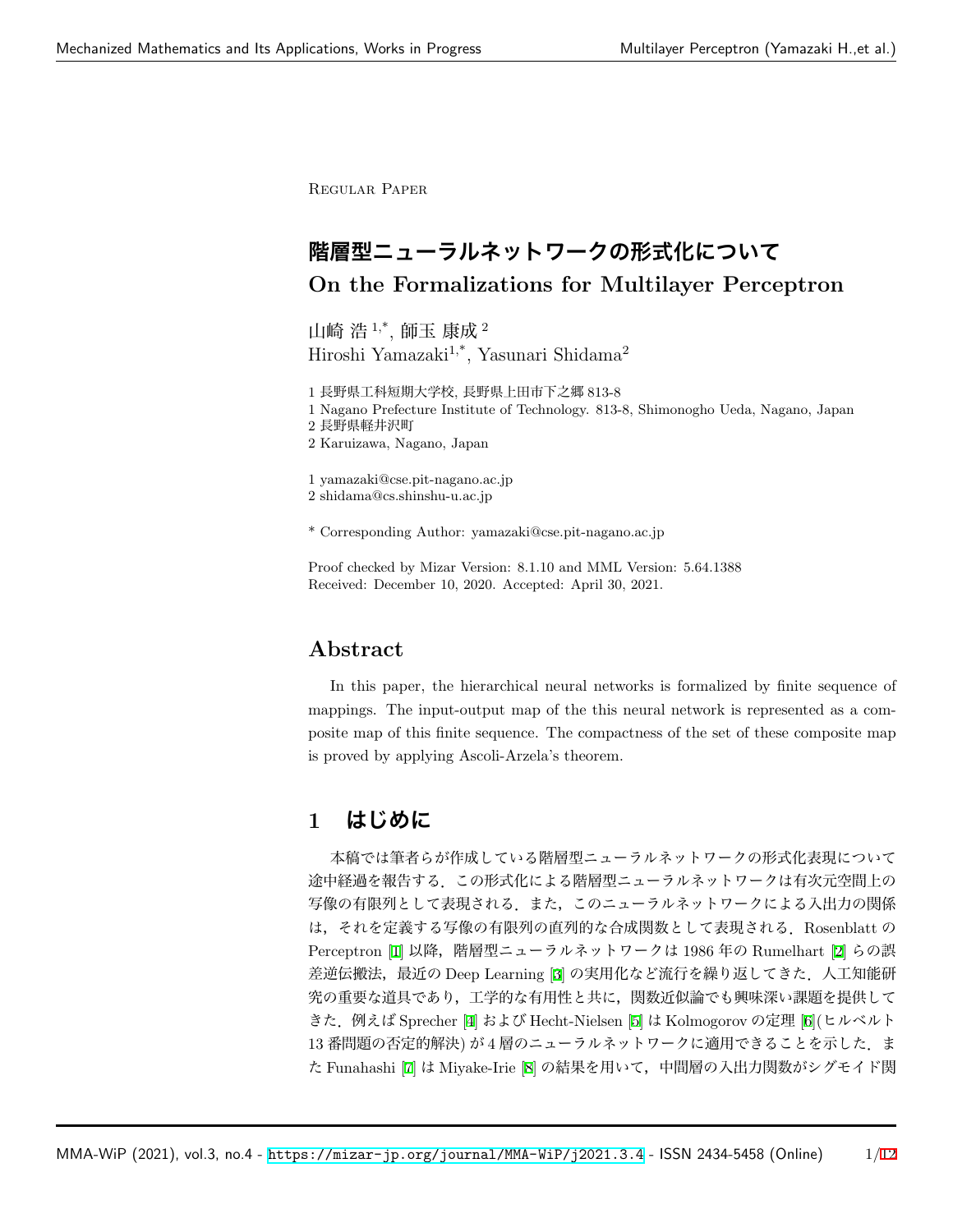数である 3 層ニューラルネットワークによってコンパクトな台を持つ任意の連続関数が近 似できることを示した.最近では Deep Learning で中間層を増やすことにより何故学習 効果が上がるのかなど重要な未解決課題が残されている.階層型ニューラルネットワーク は Mizar Mathematical Library(以後 MML) でも系統的な形式化表現は未だなされてい ない.階層型ニューラルネットワークを形式化表現しようとする場合,その一つに有向グ ラフを用いる方法が考えられる.グラフ理論に関する MML ではグラフの位相的な性質 の抽象化・一般化が行われている [[9–](#page-10-8)[13\]](#page-11-1).

例えば Nakamura は [\[13](#page-11-1)] でそれを用いた Dijkstra's Shortest Path Algorithm の精密 な形式化を行っている.しかしながら非線形関数の近似の議論など,関数系の理論の形式 化にこれらを用いることは容易ではない.このため,筆者らは階層型ニューラルネット ワークに関しての関数系の理論の形式化に使いやすい方法を意図して,形式化を進めて いる.

## **2 階層型ニューラルネットワークの形式化**

### **2.1 写像の有限列を用いた形式化表現**

周知のように階層型ニューラルネットワークは, 入力信号を与える入力層, 出力信号を 出す出力層, それらの中間に配置される複数の中間層によって構成されている. 本稿では 各層をベクトル値を入出力する有限次元ベクトル空間上の写像とみなし, それらの複数の 写像の有限列によってニューラルネットワークを形式化する方法を報告する. このニュー ラルネットワークによる入出力の関係は, それを定義する写像の有限列全部の合成写像と して表現される.

第 *i* 番目の層はそれに連結する第 *i −* 1 番目の層から出力される実数ベクトルを入力と し, 第 *i* + 1 番目の層への入力となる実数ベクトルを出力する. これは入力ベクトルが属す る有限次元実数ベクトル空間から出力ベクトルが属する有限次元実数ベクトル空間への写 像として表現できる. この第 *i* 番目の層を表す写像を *N<sup>i</sup>* で表現する. 第 *i −* 1 番目の層か らの出力であり同時に, 第 *i* 番目の層への入力である実数ベクトルが属する実数ベクトル 空間の次元を *k<sup>i</sup>* で表す. 入出力層及び中間層の総数を *n* 個とすれば, 上記の各層を表す長 <sup>さ</sup> *n* の写像の有限列 *{Ni}*1*≤i≤<sup>n</sup>* と各関数 *N<sup>i</sup>* の定義域・値域である実数ベクトル空間の 次元を表す長さ *n* + 1 の自然数の有限列 *{ki}*1*≤i≤n*+1 が下記のように与えられる.

<span id="page-1-0"></span>
$$
N_i: x \in \mathbf{R}^{k_i} \mapsto N_i(x) \in \mathbf{R}^{k_{i+1}} \quad 1 \le i \le n \tag{1}
$$

入力層が *N*<sup>1</sup> , 出力層が *N<sup>N</sup>* であり,

$$
N_i \quad 2 \le i \le n-1 \tag{2}
$$

が中間層である.

それらを直列に合成した写像

<span id="page-1-1"></span>
$$
N_n \circ N_{n-1} \circ \cdots \circ N_2 \circ N_1 \tag{3}
$$

が階層型ニューラルネットワークの入出力の関係を表す写像であり, *k*<sup>1</sup> 次元実数ベクトル 空間 **R***<sup>k</sup>*<sup>1</sup> から *kn*+1 次元実数ベクトル空間 **R***<sup>k</sup>n*+1 への写像である.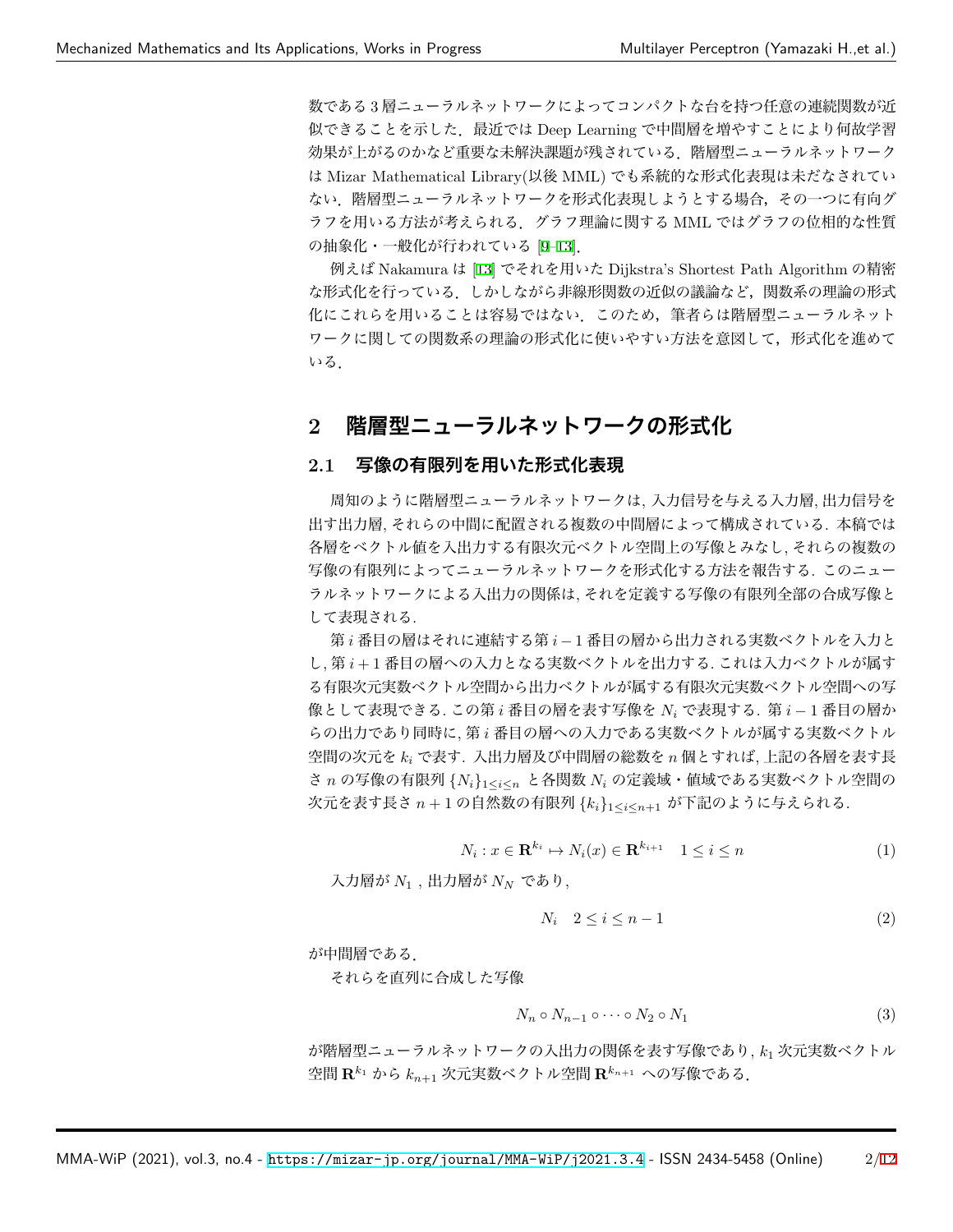

**図 1.** 階層型ニューラルネットワーク

上記の性質をもった写像の有限列と各写像の定義域・値域の空間の次元数の有限列を 次のように, 述語 (predicate) と属性 (attrivute) で定義した.

#### **Listing 1.** NEURONS1:def 1 def 2

```
definition
let n be Nat,
    k be FinSequence of NAT,
    N be FinSequence;
pred N is Multilayer perceptron with k,n
means
:: NEURONS1:def 1
  len N = n \mathrel{{\mathcal L}}len N + 1 =len k
   &
  for i be Nat st 1 \leq i \leq k i \leq len k holds
      N.i is Function of REAL−NS (k.i),REAL−NS (k.(i+1));
end;
definition
let N be FinSequence;
attr N is Multilayer perceptron like
means
:: NEURONS1:def 2
  ex k be FinSequence of NAT
   st
   len N + 1 = len k&
   for i be Nat st 1<=i & i < len k holds
```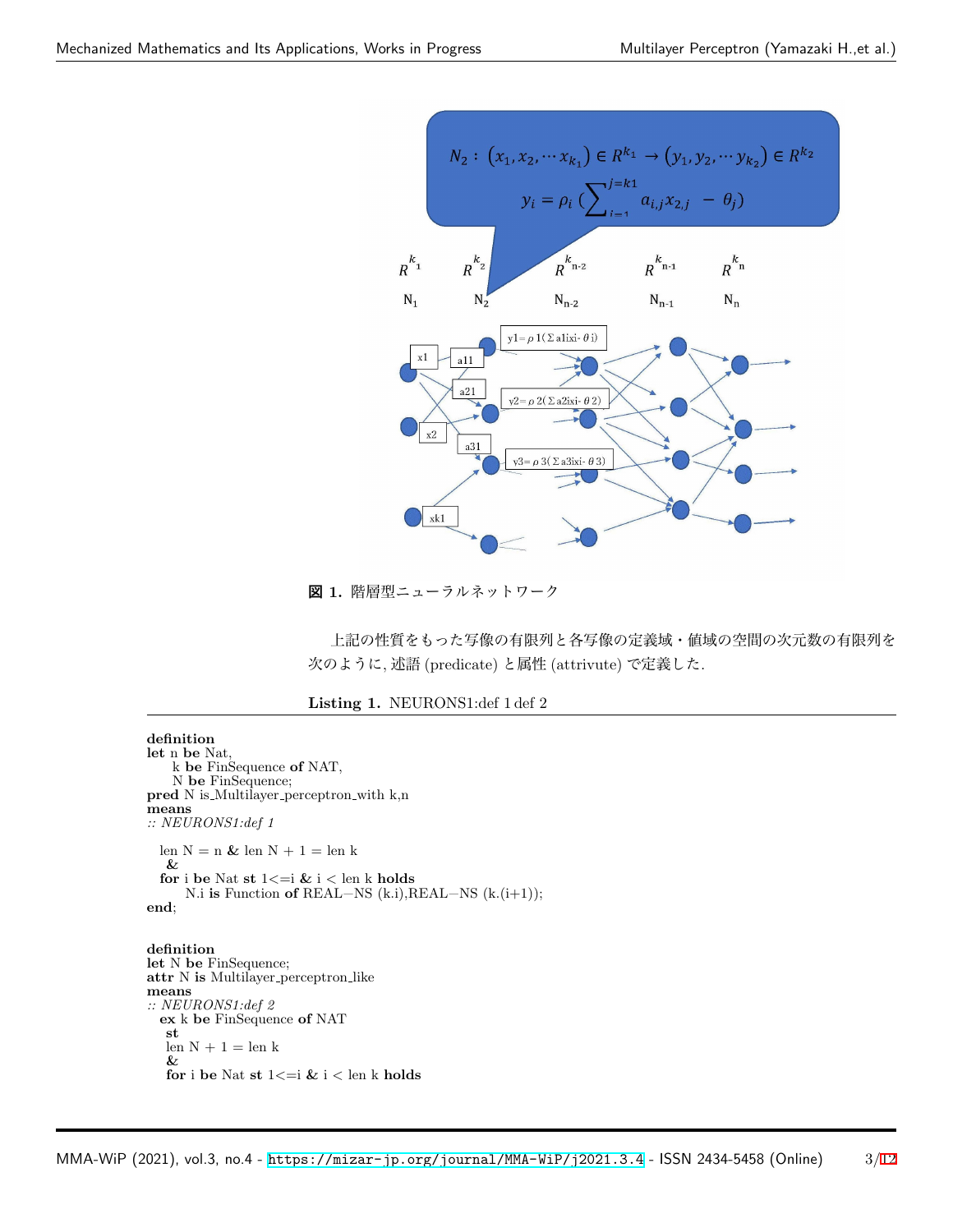N.i **is** Function **of** REAL−NS (k.i),REAL−NS (k.(i+1));

**end**;

**NEURONS1** : **def 1** は自然数 *n*, 自然数の有限列 *k* と有限列 *N* を引数 *N, k, n* にも つ述語を定義している.*k, N* の長さがそれぞれ *n*+ 1,*n* であり,*N* の各要素 *N<sup>i</sup>* 1 *≤ i ≤ n* が *k<sup>i</sup>* 次元実数ベクトル空間 **R***k<sup>i</sup>* から *ki*+1 次元実数ベクトル空間 **R***ki*+1 への写像であるこ とを表す述語である. ここで **REAL** *−* **NS**(**k***.***i**) は *k<sup>i</sup>* 次元の数ベクトル空間 **R***k<sup>i</sup>* でユー クリッドノルム  $||x|| = \sqrt{\sum_{i=1}^{i=k_i} x_i^2}$ , $x = (x_1, x_2, \cdots, x_{k_i}) \in \mathbf{R}^{k_i}$  によりノルムを定義し た実ノルム空間を表している [[14\]](#page-11-2).

**NEURONS1** : **def 2** は有限列 *{Ni}*1*≤i≤<sup>n</sup>* についてこれが写像の有限列であり, <sup>隣</sup> あった写像どうしで共有する定義域, 値域の次元数を表す自然数の有限列 *{ki}*1*≤i≤n*+1 <sup>が</sup> 存在することを示す属性である.

この属性をもった写像の有限列が存在することを示すのが以下の **cluster** 宣言であ り,**mode** でこの属性をもった, 型変数を **Multilayer perceptron** という名前で定義した.

**Listing 2.** cluster and mode

registration

**cluster** Multilayer perceptron like **for** FinSequence; **end**;

**definition** mode Multilayer\_perceptron is Multilayer perceptron like FinSequence; **end**;

### **2.2 入出力の関係を表す合成写像と再帰的定義**

前節で述べたように本稿では各層をベクトル値を入出力する有限次元ベクトル空間上 の写像とみなし,[\(1](#page-1-0)) 式の写像の有限列によってニューラルネットワークを表現する. それ らを直列に合成した ([3\)](#page-1-1) 式の写像

$$
N_n \circ N_{n-1} \circ \cdots \circ N_2 \circ N_1
$$

が階層型ニューラルネットワークの入出力の関係を表す写像であり, *k*<sup>1</sup> 次元実数ベクトル 空間 **R***k*<sup>1</sup> から *kn*+1 次元実数ベクトル空間 **R***kn*+1 への写像である. この合成写像の定義を 形式化するには, 以下のように遂次構成される写像の有限列 *{pi}*<sup>1</sup>*≤i≤<sup>n</sup>* を用いる.

<span id="page-3-0"></span>
$$
p_1 = N_1
$$
  
\n
$$
p_2 = N_2 \circ p_1
$$
  
\n
$$
p_3 = N_3 \circ p_2
$$
  
\n:  
\n
$$
p_n = N_n \circ p_{n-1}
$$
  
\n(4)

これを使って記述したものが以下 **NEURONS1** : **def 3** である.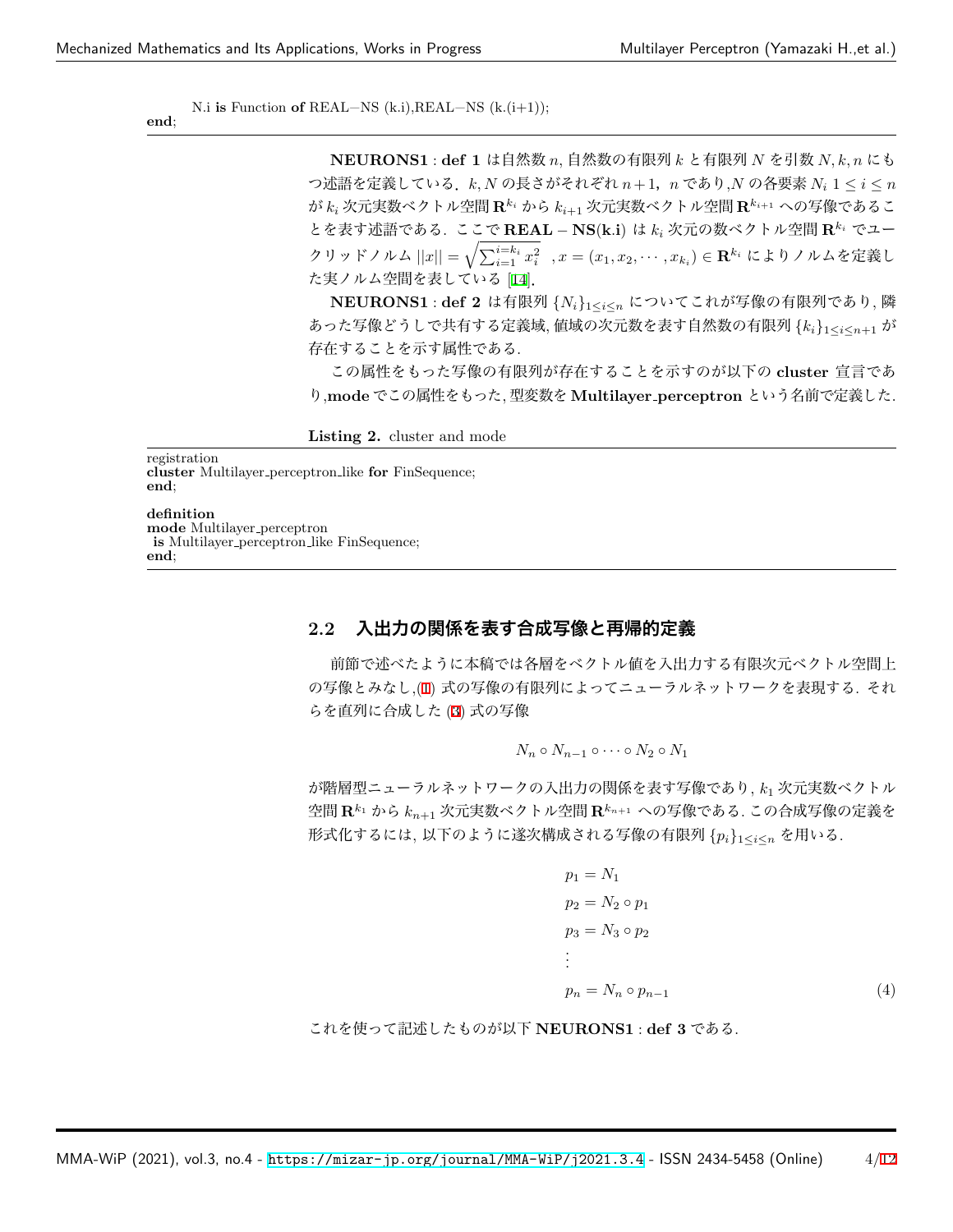### **Listing 3.** NEURONS1:def 3

**definition let** n **be** Nat, k **be** FinSequence **of** NAT, N **be** FinSequence; **assume** N is Multilayer perceptron with k,n; **assume** len N *<>* 0; **func** OutPutFunc(N,k,n) −*>* Function **of** REAL−NS (k.1), REAL−NS (k.(n+1)) **means** *:: NEURONS1:def 3* **ex** p **be** FinSequence **st** len  $p = len N \& p.1 = N.1$  $\&$  (for i be Nat st  $1 \le i \le i$  i  $\le$  len N holds **ex** NN **be** Function **of** REAL−NS (k.(i+1)),REAL−NS (k.(i+2)), pp **be** Function **of** REAL−NS (k.1),REAL−NS (k.(i+1)) **st** NN=N.(i+1) & pp =p.i & p.(i+1) = NN\*pp )  $\&$  it = p.(len N) ; **end**;

> 上記は任意に与えられた自然数 *n*, 自然数の有限列 *k* と長さ *n* の写像の有限列 *N* で **NEURONS1** : **def 1** で定義された述語 **N is Multilayer perceptron with k***,* **n** が成 り立つもの, すなわち, 階層型ニューラルネットワークを構成するものについて上記の合 成による写像を以下のように引数 *N, k, n* をもった **Functor OutPutFunc**(**N***,* **k***,* **n**) で定 義している. この **Functor OutPutFunc**(**N***,* **k***,* **n**) の定義の正当性 (与えられた *N, k, n* について定義の条件を満たす **R***k*<sup>1</sup> からへの写像が一意に存在すること) の証明には [\(4](#page-3-0)) 式 で定義される写像の有限列 *{pi}*1*≤i≤<sup>n</sup>* の一意存在を証明すればよい. 以下にその方法を証 明の記述一部を抜粋しながら説明する.

有限列 *{pi}*1*≤i≤<sup>n</sup>* の存在を証明するには再帰的定義を利用する.

MML では再帰的定義は公理図式 (scheme) として **RECDEF 1** などに収録されてい る. 本稿の形式化では以下を用いている.

Listing 4. RECDEF<sub>-1:sch</sub> 4

**scheme** *:: RECDEF 1:sch 4* FinRecExD{D()  $-\triangleright$  **non** empty **set**,A()  $-\triangleright$  Element **of** D(), N()  $-\triangleright$  Nat, P[object,object,object]*}*: **ex** p **being** FinSequence **of** D() **st** len  $p = N($ ) &  $(p.1 = A()$  or  $N() = 0)$  & **for** n **st**  $1 \le n \& n \le N()$  **holds**  $P[n, p, n, p, (n+1)]$ **provided for** n **being** Nat **st**  $1 \le n \& n \le N()$  **for** x **being** Element **of** D() **ex** y **being** Element **of** D() **st**  $\overrightarrow{P}$ [n,x,y];

> 上記の scheme**RECDEF 1** : **sch 4** では, 空でない集合 *D* の要素の有限列 *{pi}*<sup>1</sup>*≤i≤<sup>n</sup>* の再帰的構成手続きが書かれている.これを本稿の有限列 *{pi}*<sup>1</sup>*≤i≤<sup>n</sup>* に当てはめるには, の各要素 *p<sup>i</sup>* が写像であることから各 *p<sup>i</sup>* を全て含む何らかの写像の集合を導入する必要が ある. しかしながら [\(1](#page-1-0)) 式に示したように

$$
N_i: x \in \mathbf{R}^{k_i} \mapsto N_i(x) \in \mathbf{R}^{k_{i+1}} \quad 1 \le i \le n
$$

各 *N<sup>i</sup>* の定義域,値域は **R***<sup>k</sup><sup>i</sup>* ,**R***<sup>k</sup>i*+1 であり, 各 *N<sup>i</sup>* に共通の定義域,値域ではない. こ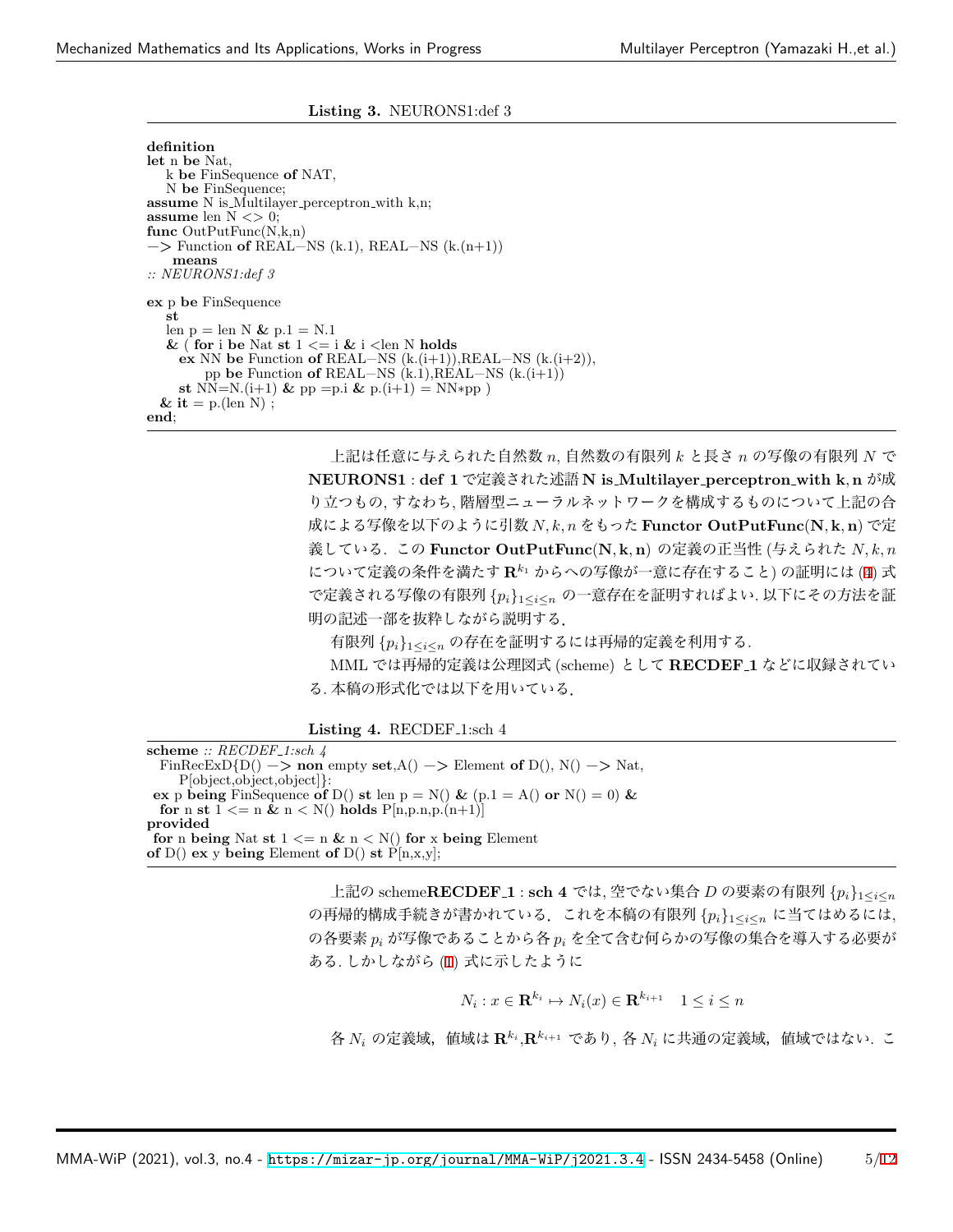のため先ず *{***R** *ki }*1*≤i≤<sup>n</sup>* の合弁集合

$$
X = \bigcup_{i=1}^{i=n} \mathbf{R}^{k_i}
$$

を導入し, 各 *N<sup>i</sup>* の定義域,値域が全てこの合弁集合 *X* の部分集合になっている *X* の 中から *X* の中への部分関数全部の集合 **PFuncs**(**X***,* **X**) を用いる. この **PFuncs**(**X***,* **X**) は **PARTFUN1** : **def 3** に以下のように定義されている.

**Listing 5.** PARTFUN1:def 3

**definition let** X,Y; **func** PFuncs(X,Y) −*>* **set means** *:: PARTFUN1:def 3* x in **it iff ex** f **being** Function **st**  $x = f \&$  dom  $f = X \&$  rng  $f = Y$ ; **end**;

> この *X* と **PFuncs**(**X***,* **X**) を用いて式 ([4\)](#page-3-0) の漸化式を表す述語を記述しているのが以 下の部分である.

**Listing 6.** PFuncs

**set**  $X0 = \{$  **the** carrier **of** REAL–NS (k.i) **where** i **is** Nat :  $1 \leq i \leq k$  i  $\leq$  len N+1 }; 1*<*=1 **&** 1 *<*=len N +1 **by** NAT 1:11; **then the** carrier **of** REAL−NS (k.1) in X0 ; **then reconsider** X =union X0 **as non** empty **set by** TARSKI:**def** 4; **defpred** P1[ Nat , object , object ] **means ex** pp **be** PartFunc **of** X,X, NN **be** Function **of** REAL−NS (k.(\$**1**+1)),REAL−NS (k.(\$**1**+2))

**st** pp=\$**2 &** NN= N.(\$**1**+1) **&** \$**3**=NN∗pp;

さらに scheme**RECDEF 1** : **sch 4** を適用するために以下の補題を証明した.

**Listing 7.** Lemma A3

A3: **for** i **being** Nat **st** 1 *<*= i **&** i *<* len N **holds for** x **being** Element **of** PFuncs(X,X) **ex** y **being** Element **of** PFuncs(X,X) **st** P1[i,x,y]

> この補題 *A*3 と scheme**RECDEF 1** : **sch 4** を用いて式 ([4\)](#page-3-0) で定義した写像の有限列 *{pi}*<sup>1</sup>*≤i≤<sup>n</sup>* を導入した記述が以下の部分である.

**Listing 8.** Lemma A16

**consider** p **being** FinSequence **of** PFuncs(X,X) **such that** A14: len  $p = len N$ **and** A15: p.1  $=$  N1  $\,$  or  $\,$  len  $\,$  N  $=$   $0$ **and** A16: **for** i **being** Nat **st**  $1 \leq i \leq k$  i  $\leq$  len N **holds** P1[i,p . i,p . (i + 1)] **from** RECDEF<sub>-1:sch</sub>  $4(A3)$ ;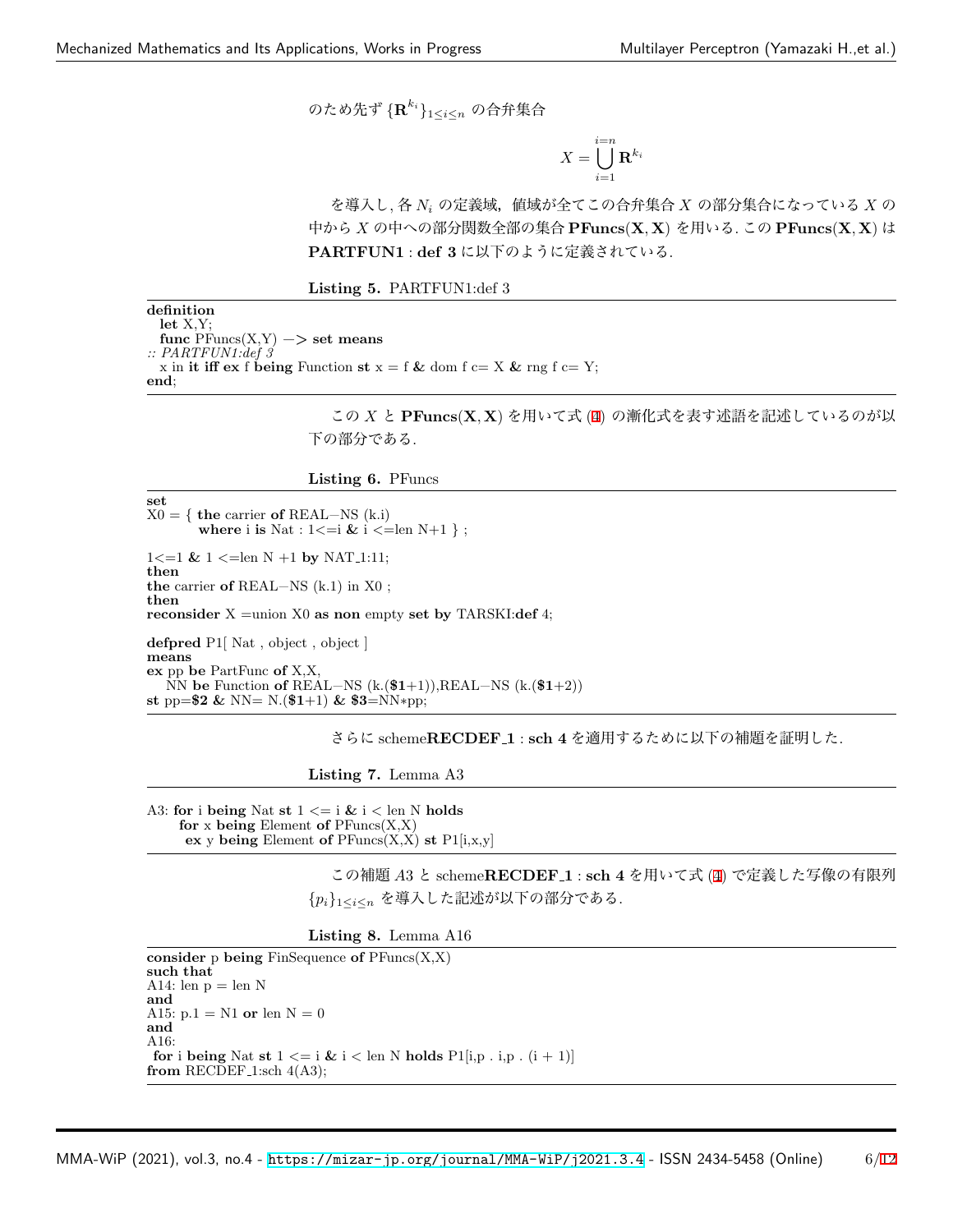このようにして導入した写像の有限列 *{pi}*1*≤i≤<sup>n</sup>* の一意性については MML に収録さ れている公理図式 (scheme)**RECDEF 1** : **sch7** を用いている.

#### **Listing 9.** RECDEF<sub>-1</sub>:sch 7

**scheme** *:: RECDEF 1:sch 7*  $\text{FinRecUn}\{\text{A}() \rightarrow \text{object}, \text{N()} \rightarrow \text{Nat}, \text{F,G()} \rightarrow \text{FinSequence},\}$ P[object,object,object]*}*:  $F() = G()$ **provided for** n **st**  $1 \leq n \leq N$  () **for** x,y1,y2 **being set st** P[n,x,y1]  $\&$  P[n,x  $[y2]$  **holds**  $y1 = y2$  **and** len  $F() = N() \& (F() \cdot 1 = A() \text{ or } N() = 0) \& \text{ for } n \text{ st } 1 \leq n \& n \leq N()$  $\text{holds } P[n, F().n, F().n+1)]$  and len  $G() = N() \& (G() . 1 = A() \text{ or } N() = 0) \& \text{ for n st } 1 \le n \& n \le N()$ **holds**  $P[n,G().n,G().n+1)];$ 

> この scheme は漸化式による有限列の構成手続きについて初期値が同じであれば構成され た有限列も同じであることを帰納法によって示すものである. この scheme を使って式 [\(4](#page-3-0)) で定義した写像の有限列 *{pi}*1*≤i≤<sup>n</sup>* の一意性を示した記述が以下である.

**Listing 10.** Uniqueness

**defpred** P1[Nat,object,object] **means**

**ex** NN **be** Function **of** REAL−NS (k.(\$**1**+1)),REAL−NS (k.(\$**1**+2)), pp **be** Function **of** REAL−NS (k.1),REAL−NS (k.(\$**1**+1)) **st** NN=N.(\$1+1) & pp =\$2 & \$3 = NN\*pp; A34: len  $p1 = \text{len } N \& (p1.1 = N.1 \text{ or } \text{len } N = 0)$ 

& for i be Nat st  $1 \leq i \leq k$  i  $\leq$  len N holds  $P1[i,p1.i,p1.(i+1)]$  by A32;

A35: len  $p2 = \text{len } N \& (p2.1 = N.1 \text{ or } \text{len } N = 0)$ & for i be Nat st  $1 \leq i \leq k$  i  $\leq$  len N **holds** P1[i,p2.i,p2.(i+1)] **by** A33;

A36: **for** i **being** Nat **st** 1 *<*= i **&** i *<*len N **holds for** x, y1, y2 **being set st** P1[i,x,y1] & P1[i,x,y2] **holds** y1 = y2; p1=p2 **from** RECDEF 1:sch 7(A36,A34,A35); **hence** F1=F2 **by** A32,A33;

# **3 階層型ニューラルネットワークの集合**

前章で各層をベクトル値を入出力する関数とみなし,[\(1](#page-1-0)) 式

 $N_i: x \in \mathbf{R}^{k_i} \mapsto N_i(x) \in \mathbf{R}^{k_{i+1}} \quad 1 \leq i \leq n$ 

の関数の有限列によってニューラルネットワークを形式化した. それらを直列に合成した ([3\)](#page-1-1) 式の写像

$$
N_n \circ N_{n-1} \circ \cdots \circ N_2 \circ N_1
$$

が階層型ニューラルネットワークの入出力の関係を表す写像であり, *k*<sup>1</sup> 次元実数ベクトル 空間 **R***<sup>k</sup>*<sup>1</sup> から *kn*+1 次元実数ベクトル空間 **R***<sup>k</sup>n*+1 への写像である. 以下のように, 自然数 *n* と自然数の有限列 *k* に対して, 定義 **NEURONS1** : **def 1** の条件

**N is Multilayer perceptron with k***,* **n** を満たす階層型ニューラルネットワークにつ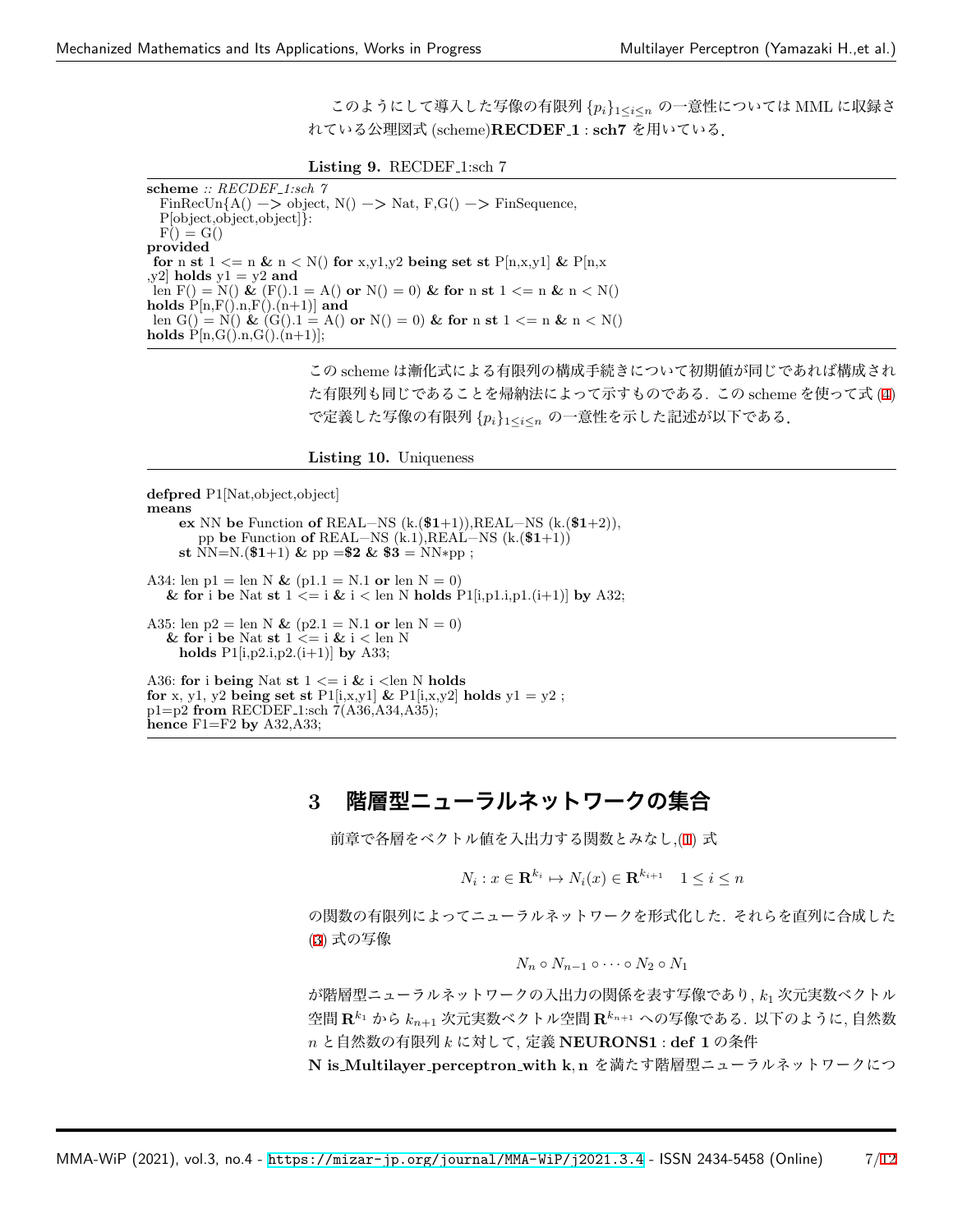いて **NEURONS1** : **def 3** で定義された階層型ニューラルネットワークの入出力の関係 を表す写像 **OutPutFunc**(**N***,* **k***,* **n**) の全部の集合 **NEURONS**(**n***,* **k**) を以下のように定 義した.

**Listing 11.** NEURONS

**definition let** n **be** Nat, k **be** FinSequence **of** NAT; **func** NEURONS(n,k) −*>* Subset **of** Funcs(**the** carrier **of** REAL−NS (k.1),**the** carrier **of** REAL−NS (k.(n+1))) **equals** *:: NEURONS1:def 4 {* F **where** F **is** Function **of** REAL−NS (k.1),REAL−NS (k.(n+1)) : **ex** N **be** FinSequence **st** N is Multilayer perceptron with k,n  $\&$  F = OutPutFunc(N,k,n) } ; **end**;

> 次節でこの **NEURONS**(**n***,* **k**) の部分集合に前回報告した Ascoli-Arzel´a の定理を適 用する.

# **4 有限次元空間における写像の集合についてのAscoli-Arzel´a の定理**

筆者らは, 前回, 以下の形式化した Ascoli-Arzelá の定理を報告した.

**Listing 12.** ASCORI:19

```
theorem :: ASCORI:19
for M be non empty MetrSpace,S be non empty compact TopSpace,
T be NormedLinearTopSpace,
F be non empty Subset of
        R NormSpace of ContinuousFunctions(S,T),
       G be Subset of Funcs(the carrier of M, the carrier of T)
st S = TopSpaceMetr(M) & \hat{T} is complete & \hat{G} = Fholds
      Cl(F) is compact
  iff
( for x be Point of M holds G is equicontinuous at x )
&
for x be Point of S,
    Fx be non empty Subset of (MetricSpaceNorm T)
       st Fx = \{f.x \text{ where } f \text{ is Function of } S, T \text{ if in } F \}holds
(MetricSpaceNorm T) | Cl(Fx) is compact;
```
上記の定理で写像の値域 **T** が有限次元空間の場合は有界閉集合は compact 集合にな るため, 以下のように簡潔な命題になる.

**Listing 13.** NEURONS1:27

**theorem** *:: NEURONS1:27* **for** M **be non** empty MetrSpace,S **be non** empty compact TopSpace, T **be** NormedLinearTopSpace **st** S = TopSpaceMetr(M) **&** T **is** complete **&** T **is** finite−dimensional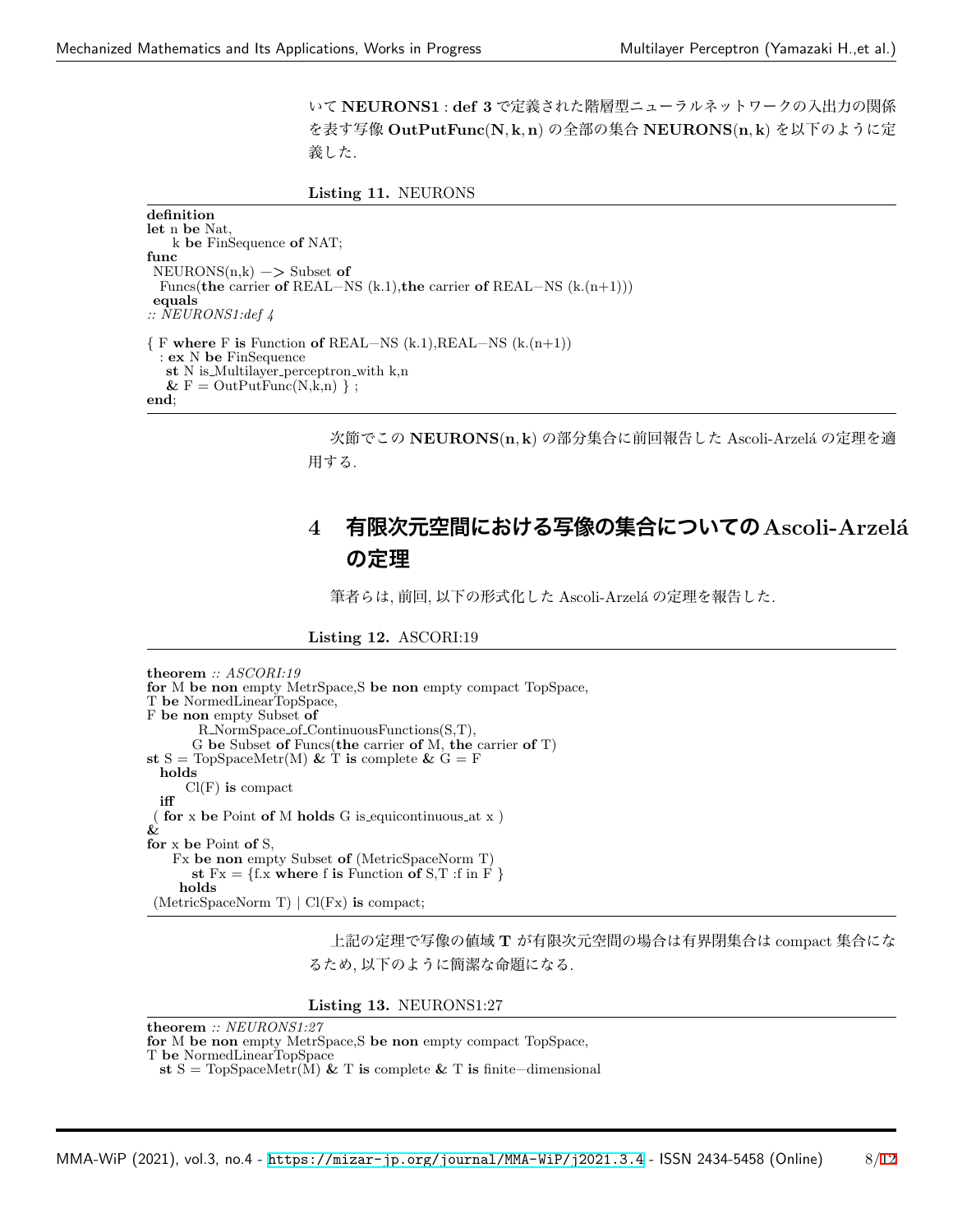$\&$  dim  $(T)$  <> 0 **holds for** G **be** Subset **of** Funcs(**the** carrier **of** M, **the** carrier **of** T), H **be non** empty Subset **of** (MetricSpaceNorm R NormSpace of ContinuousFunctions(S,T))  $\mathbf{s}\mathbf{t}$   $\mathbf{G}^{\text{`}}=\mathbf{H}$ **holds** Cl(H) **is** sequentially compact **iff** G **is** equibounded **&** G is equicontinuous;

> 前章で形式化した, 自然数 *n* と自然数の有限列 *{ki}*1*≤i≤n*+1 に対して, 定義 **NEURONS1** : **def 1** の条件 **N is Multilayer perceptron with k***,* **n** を満たす 写像の有限列 *{Ni}*1*≤i≤<sup>n</sup>* について以下の条件を課す.

**Listing 14.** LayerFunc

**definition let** X,Y **be** RealNormSpace ; **let** F **be** Function **of** X,Y ; **let** D,K **be** Real ; **pred** F is LayerFunc D,K **means** *:: NEURONS1:def 5* ( **for** x,y **be** Point **of** X **holds** *||*.F.x−F.y.*|| <*= D∗*||*.x−y.*||* ) **&** for x be Point of X holds  $||F.x|| \leq K$  ); **end**;

**definition let** n **be** Nat; **let** k **be** FinSequence **of** NAT; **let** D,K **be** Real ; **let** N **be** FinSequence; **pred** N is LayerFunc Seq D,K,k,n **means** *:: NEURONS1:def 6* len  $N = n$  $\&$  N is<br>\_Multilayer\_perceptron\_with k,n **& for** i **be** Nat **st** 1*<*=i **&** i *<* len k **holds ex** Ni **be** Function **of** REAL−NS (k.i),REAL−NS (k.(i+1)) **st** N.i = Ni & Ni is LayerFunc  $\dot{D}$ ,K;

**end**;

**NEURONS1** : **def 5** は, 前述の Ascoli-Arzeá の定理の同程度有界性 equibounded と 同程度連続性 equicontinuous に対応する. **NEURONS1** : **def 6** <sup>は</sup> *{Ni}*1*≤i≤<sup>n</sup>* の各層を 表す写像がその条件を満たすことを表している. [\(1](#page-1-0)) 式のニューラルネットワークを構成 する各写像 *N<sup>i</sup>* は具体的には, 例えば, *x* = (*x*1*, x*2*, · · · , x<sup>k</sup><sup>i</sup>* ) *∈* **R***<sup>k</sup><sup>i</sup>* に対して

$$
N_i(x) = (y_1, y_2, \cdots, y_{k_{i+1}}) \in \mathbf{R}^{k_{i+1}}
$$
\n(5)

$$
y_j = \rho_a \left( \sum_{h=1}^{h=k_i} a_{j,h} \cdot x_{k_h} - \theta \right) \quad 1 \le j \le k_{i+1} \tag{6}
$$

という形をしている. ここで *ρ<sup>a</sup>* はシグモイド関数と呼ばれ,

<span id="page-8-0"></span>
$$
\rho_a(x) = \frac{1}{1 + e^{-ax}}\tag{7}
$$

などである.*a* はシグモイド関数 *ρ<sup>a</sup>* の傾斜の最大値を決めるパラメータである.

*{aj,h}*<sup>1</sup>*≤j≤ki*+1*,*1*≤h≤k<sup>i</sup>*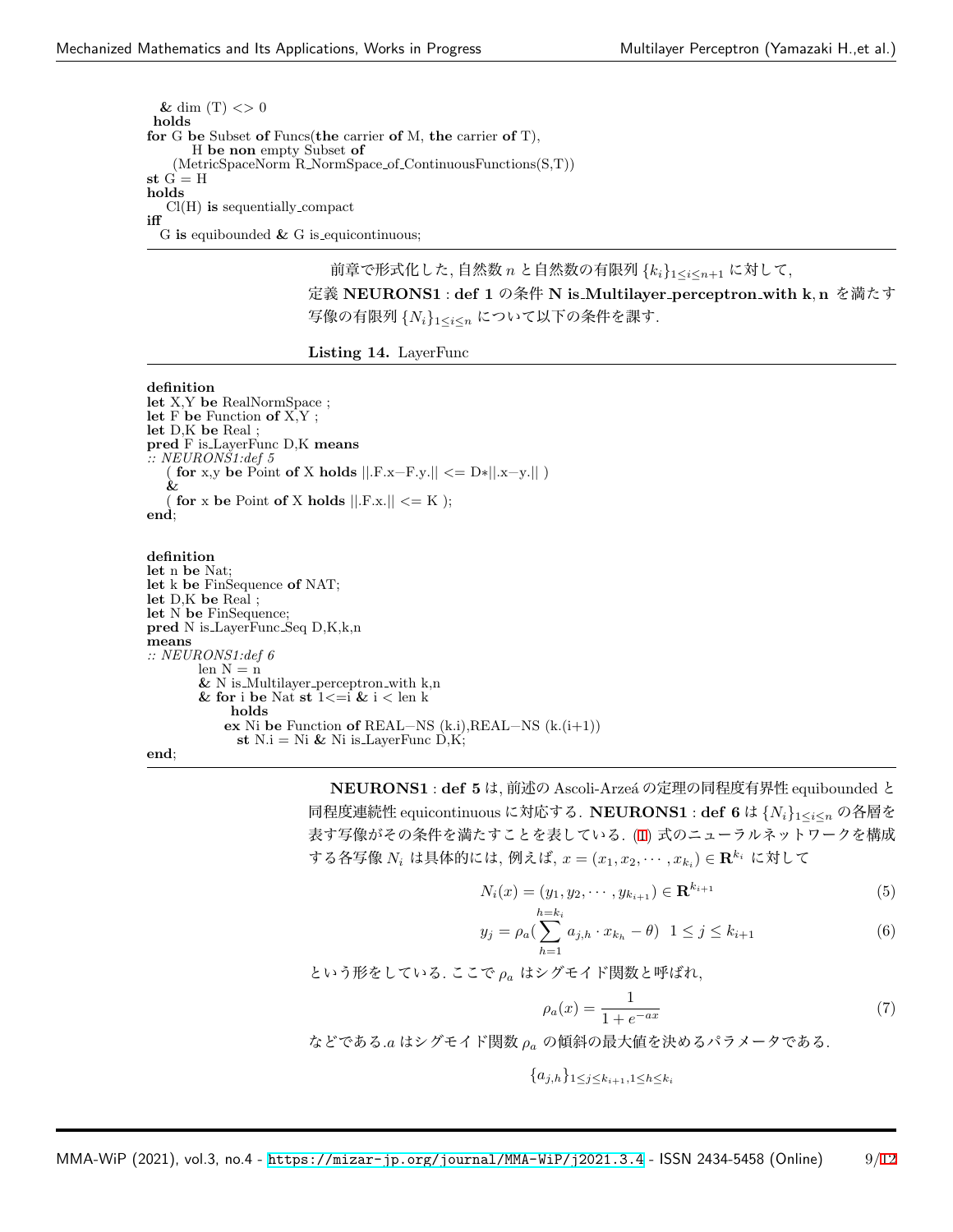は第 *i* 層から第 *i* + 1 層への結合係数と呼ばれる.

[\(7](#page-8-0)) 式のシグモイド関数はリプシッツ連続かつ有界であり, 対象とするニューラルネッ トワーク全てのシグモイド関数 *ρ<sup>a</sup>* のパラメータ *a* や結合係数 *ai,j* の絶対値に上限が存在 すれば, 条件 **NEURONS1** : **def 5 NEURONS1** : **def 6** は満たされる.

本稿ではこのような各写像 *N<sup>i</sup>* の具体的な形には立ち入らず, 一般的な連続写像の場合に ついて議論する.

これらの条件のもとに,**NEURONS**(**n***,* **k**) の部分集合に Ascoli-Arzel´a の定理を適用 すると以下の命題が得られる.

**Listing 15.** NEURONS1:35

**theorem** *:: NEURONS1:35* **for** n **be** Nat, k **be** FinSequence **of** NAT, S **be non** empty compact strict TopSpace, X **be non** empty Subset **of** (REAL−NS (k.1)), T **be** NormedLinearTopSpace **st** S **is** SubSpace **of** (TopSpaceNorm (REAL−NS (k.1)))  $\&$  the carrier of  $S = \bar{X}$ **&** X **is** compact **&** T **is** complete **&** T **is** finite−dimensional  $\&$  dim (T) <> 0  $&$  REAL–NS  $(k(n+1)) =$  **the** NORMSTR of T **holds for** G **be non** empty Subset **of** R NormSpace of ContinuousFunctions(S,T), D,K **be** Real **st** 0 *<* D **&** 0 *<* K **&** G c= *{* F*|*X **where** F **is** Function **of** REAL−NS (k.1),REAL−NS (k.(n+1)) : **ex** N **be non** empty FinSequence **st** N is LayerFunc Seq D,K,k,n  $\&$  F = OutPutFunc $(\hat{N}, k, n)$ } **holds** Cl(G) **is** compact;

> 以上のように, ニューラルネットワークの各層 *N<sup>i</sup>* に条件を課すことを前提にニューラ ルネットワークを表現する連続写像の集合 **NEURONS**(**n***,* **k**) の閉部分集合が compact 集合であることが示される. これは,**NEURONS**(**n***,* **k**) に属するニューラルネットワーク に何らかの性能評価が与えられ,それがこの **NEURONS**(**n***,* **k**) の部分集合上の実数値 連続関数の場合, その評価関数の最大 (最小) 値とそれを与えるニューラルネットワークの 存在を保証する. また, この部分集合内で結合係数の学習など何らか逐次アルゴリズムで, この部分集合内内の元の無限列が生成されるときに, その無限列の集積点の存在を保証す る. このような意味で, 上記の compact 性は有用な性質である.

### **5 まとめ**

本稿では階層型ニューラルネットワークの形式化について報告した. ニューラルネッ トワークの入出力及び中間各層をベクトル値を入出力する有限次元ベクトル空間上の写像 とみなし, それらの複数の写像の有限列によってニューラルネットワークを表現した. こ のニューラルネットワークによる入出力の関係は, それを定義する写像の有限列全部の合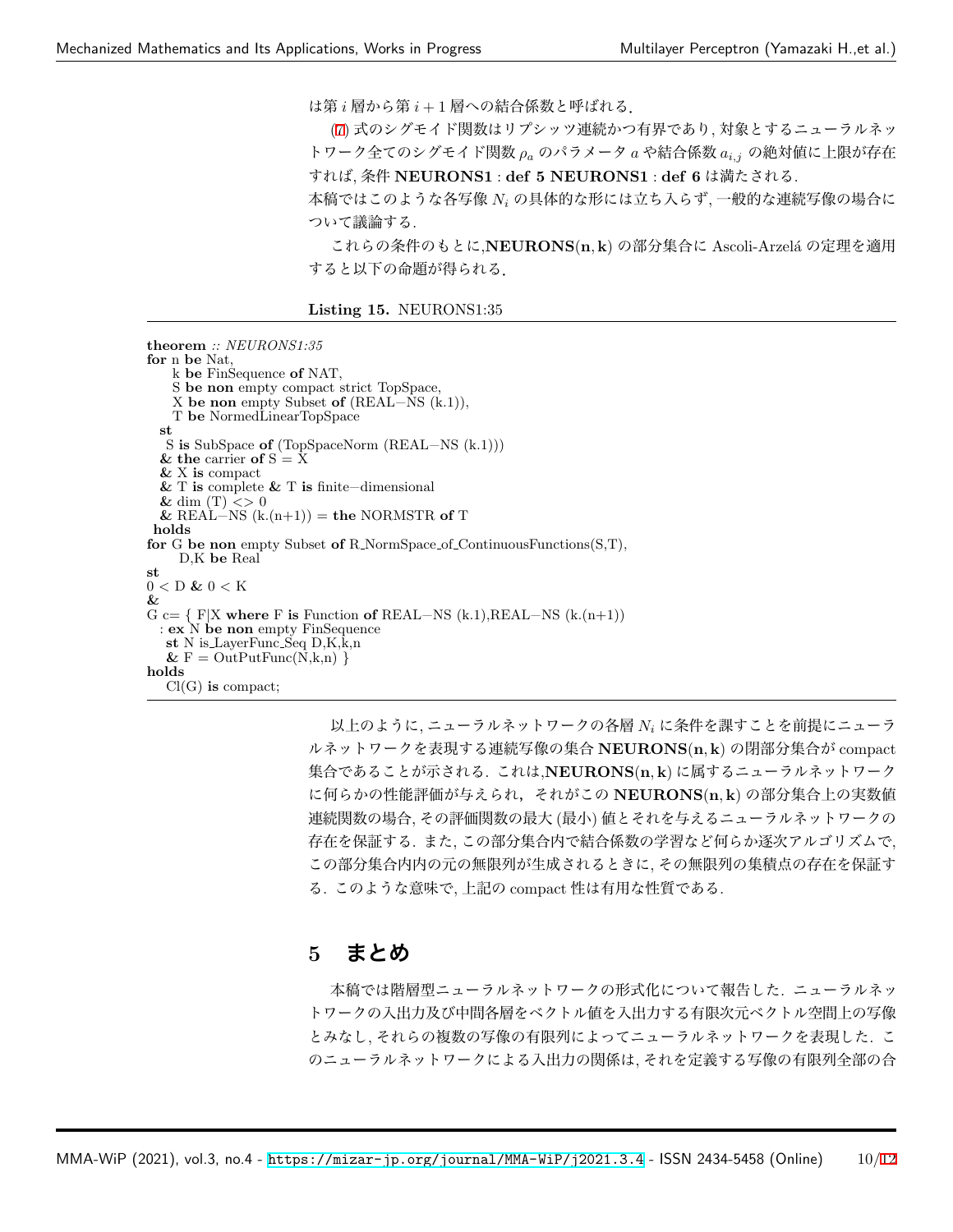成写像として表現される. 前回報告した Ascoli-Arzelá の定理について写像の値域が有限 次元空間の場合の命題を形式化し, ニューラルネットワークの入出力の関係を表す写像全 部の集合についての comapct 性に関する命題を形式化した. しかしながら, 現時点の形式 化は各層を表す写像についての具体的な形, 例えば, 結合係数やシグモイド関数などにつ いての考察までには至っていない. Funahashi [\[7](#page-10-6)] が既に証明しているニューラルネット ワークによる非線形関数の近似可能性定理などもまだ, 形式化がなされていない. さらに は, 最近話題となっている Deep Learning について何故, 中間層を増やすことによって, 学 習精度が向上するのかという重要な課題についてもその課題の形式化にも至っておらず, 今後さらに形式化の研究が必要である. これらの形式化に興味を持たれた読者の積極的な 参加を歓迎する.

# **参考文献**

- <span id="page-10-0"></span>[1] Rosenblatt F. The Perceptron: A Probabilistic Model for Information Storage and Organization in the Brain. Psychological Review. 1958;65(6):386–408.
- <span id="page-10-1"></span>[2] Rumelhart DE, Hinton GE, Williams RJ. Learning representations by backpropagating errors. Nature. 1986;323(6088):533–536.
- <span id="page-10-2"></span>[3] Schmidhuber J. Deep Learning in Neural Networks: An Overview. Neural Networks. 2015;323(61):85–117.
- <span id="page-10-3"></span>[4] Sprecher D. On the structure of continuous functions of sevral variables. Translations of American Mathematical Society. 1965;(115):340–355.
- <span id="page-10-4"></span>[5] Hecht-Neilsen R. Kolmogorov mapping neural network existence theorem. In: IEEE First International Conference on Neural Networks. 3; 1987. p. 11–13.
- <span id="page-10-5"></span>[6] Kolmogorov A. On the representation of continuous function of many variables by superposition of continuous function of one variable and addition. Doklady Akadmeii Nauk SSSR. 1957;(144):679–681.
- <span id="page-10-6"></span>[7] Funahashi K. On the approximate realization of continuous mappings by nural networks. Neural Networks. 1989;(2):183–192.
- <span id="page-10-7"></span>[8] Irie B, Miyake S. Capability of three-layered perceptron. In: IEEE International Conference on Neural Networks. 1; 1988. p. 641–648.
- <span id="page-10-8"></span>[9] Hryniewiecki K. Graphs. Formalized Mathematics. 1991;2(**3**):365–370. Available from: [http://fm.mizar.org/1991-2/pdf2-3/graph\\_1.pdf](http://fm.mizar.org/1991-2/pdf2-3/graph_1.pdf).
- [10] Nakamura Y, Rudnicki P. Vertex Sequences Induced by Chains. Formalized Mathematics. 1996;5(**3**):297–304. Available from: [http://fm.mizar.org/1996-5/](http://fm.mizar.org/1996-5/pdf5-3/graph_2.pdf) [pdf5-3/graph\\_2.pdf](http://fm.mizar.org/1996-5/pdf5-3/graph_2.pdf).
- [11] Nakamura Y, Rudnicki P. Euler Circuits and Paths. Formalized Mathematics. 1997;6(**3**):417–425. Available from: [http://fm.mizar.org/1997-6/pdf6-3/](http://fm.mizar.org/1997-6/pdf6-3/graph_3.pdf) [graph\\_3.pdf](http://fm.mizar.org/1997-6/pdf6-3/graph_3.pdf).